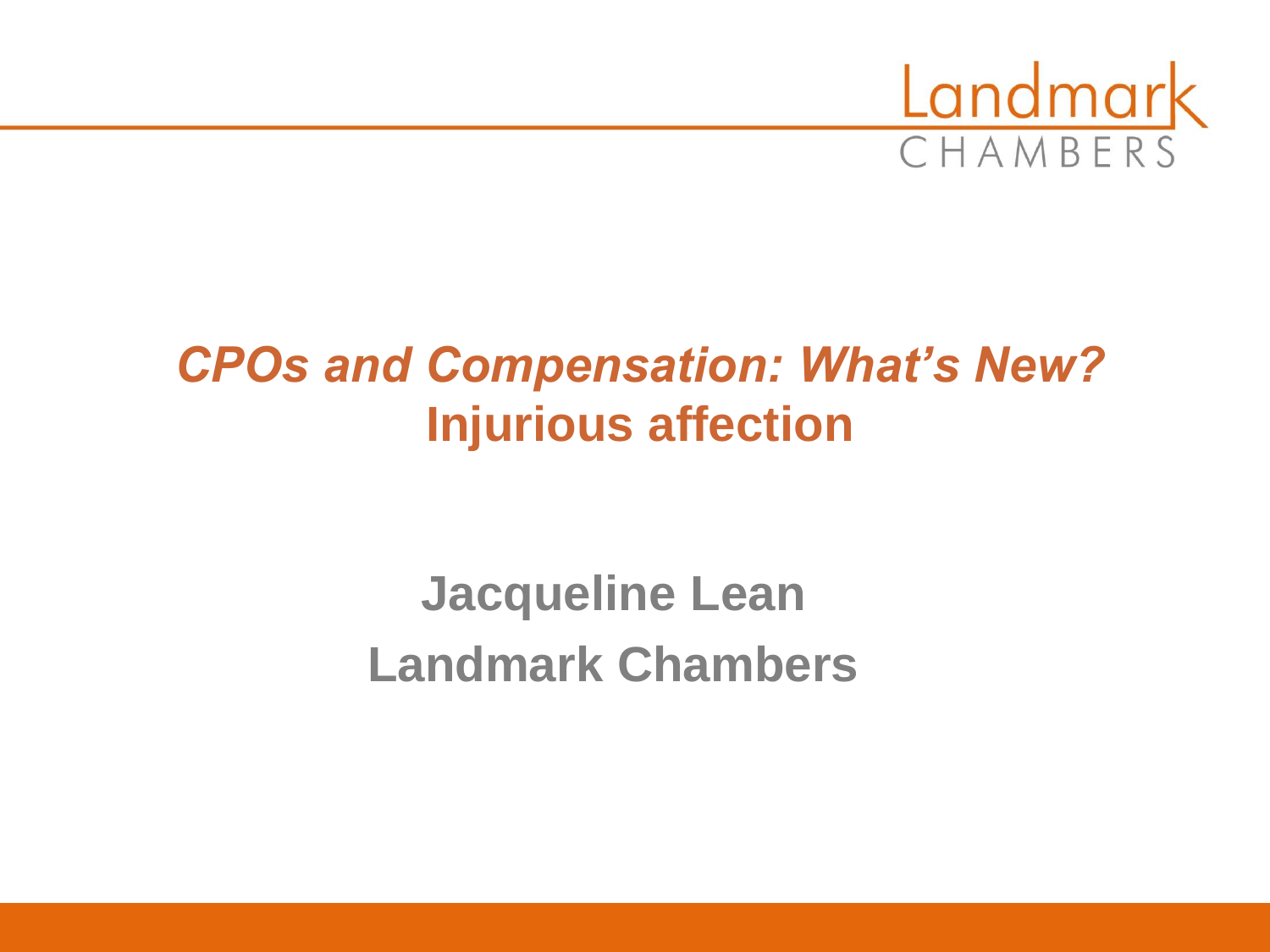# **S.10 CPA 1965**

(1) If any person claims compensation in respect of any land, or any interest in land, which has been taken for or injuriously affected by the execution of the works, and for which the acquiring authority have not made satisfaction under the provisions of this Act, or of the special Act, any dispute arising in relation to the compensation shall be referred to and determined by the Upper Tribunal.

(2) This section shall be construed as affording in all cases a right to compensation for injurious affection to land which is the same as the right which section 68 of the Land Clause Consolidation Act 1845 has been construed as affording in cases where the amount claimed exceeds fifty pounds.

(3) Where this Part of this Act applies by virtue of Part IX of the Town and Country Planning Act 1990 reference in this section to the acquiring authority shall be construed in accordance with section 245(b) of that Act.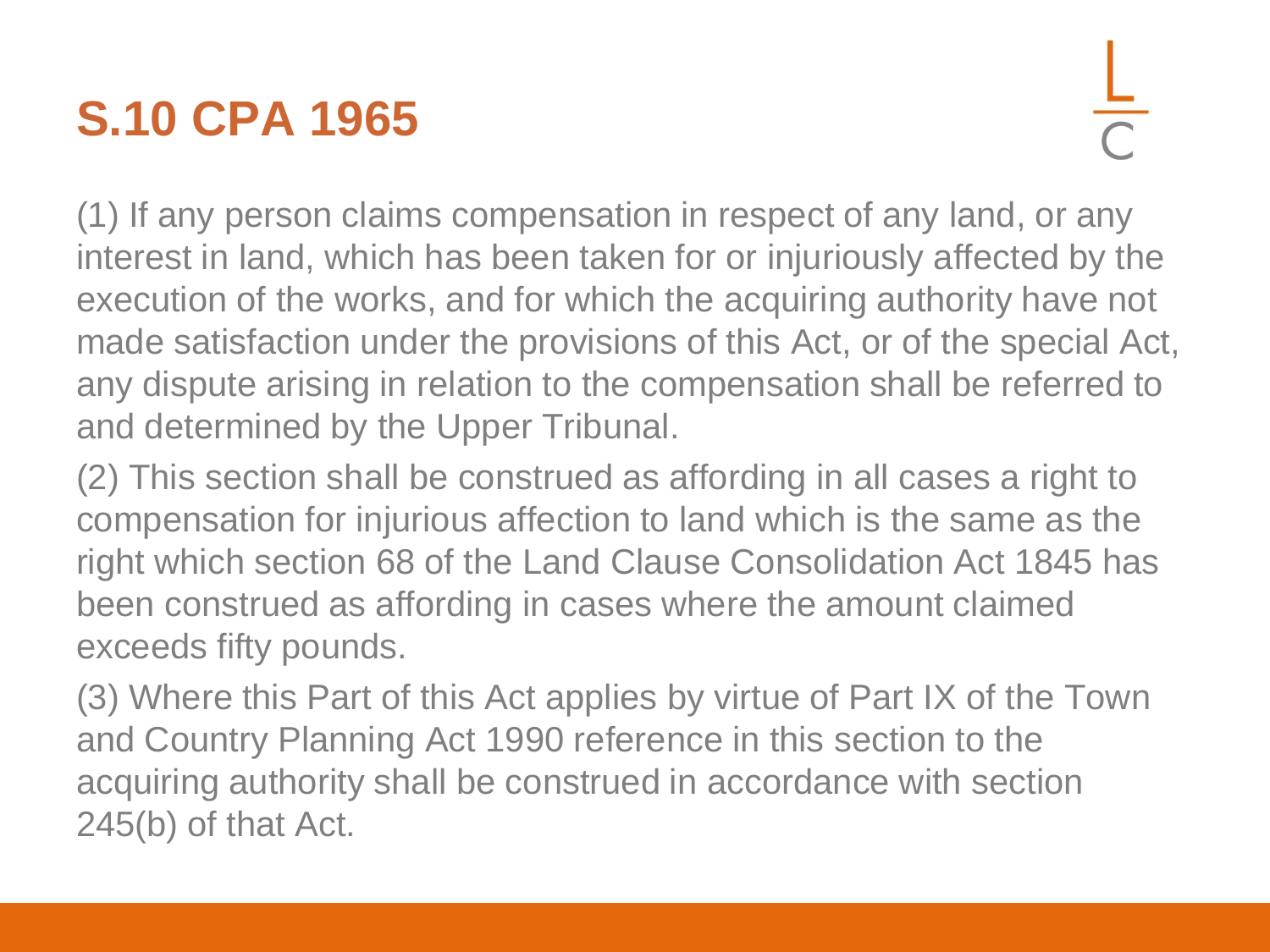## **What's new?**

254.However, the statutory provisions as to compensation for this type of loss are notoriously difficult and obscure. They persist in the use of the obscure expression "injurious affection," which was a key concept in the Lands Clauses Consolidation Act 1845. Over forty years ago Lord Wilberforce said in *Argyle Motors (Birkenhead) Ltd v Birkenhead Corporation* [1975] AC 99, 128:

> "The relevant section of the Act of 1845 (section 68) has, over a hundred years, received through a number of decisions, some in this House, and by no means easy to reconcile, an interpretation which fixes upon it a meaning having little perceptible relation to the words used. This represents a century of judicial effort to keep the primitive wording—which itself has an earlier history in some sort of accord with the realities of the industrial age."

Despite at least two opportunities for reform (Law Commission reports in 2003 and 2004, and the Localism Act 2011), section 10 of the Compulsory Purchase Act 1965 remains in force without significant amendment. The Neighbourhood Planning Bill, now before the House of Commons, may prove to be another lost opportunity.

House of Lords Select Committee on the High Speed Rail (London-West Midlands) Bill Special Report of Session 2016-2017 (HL Paper 83)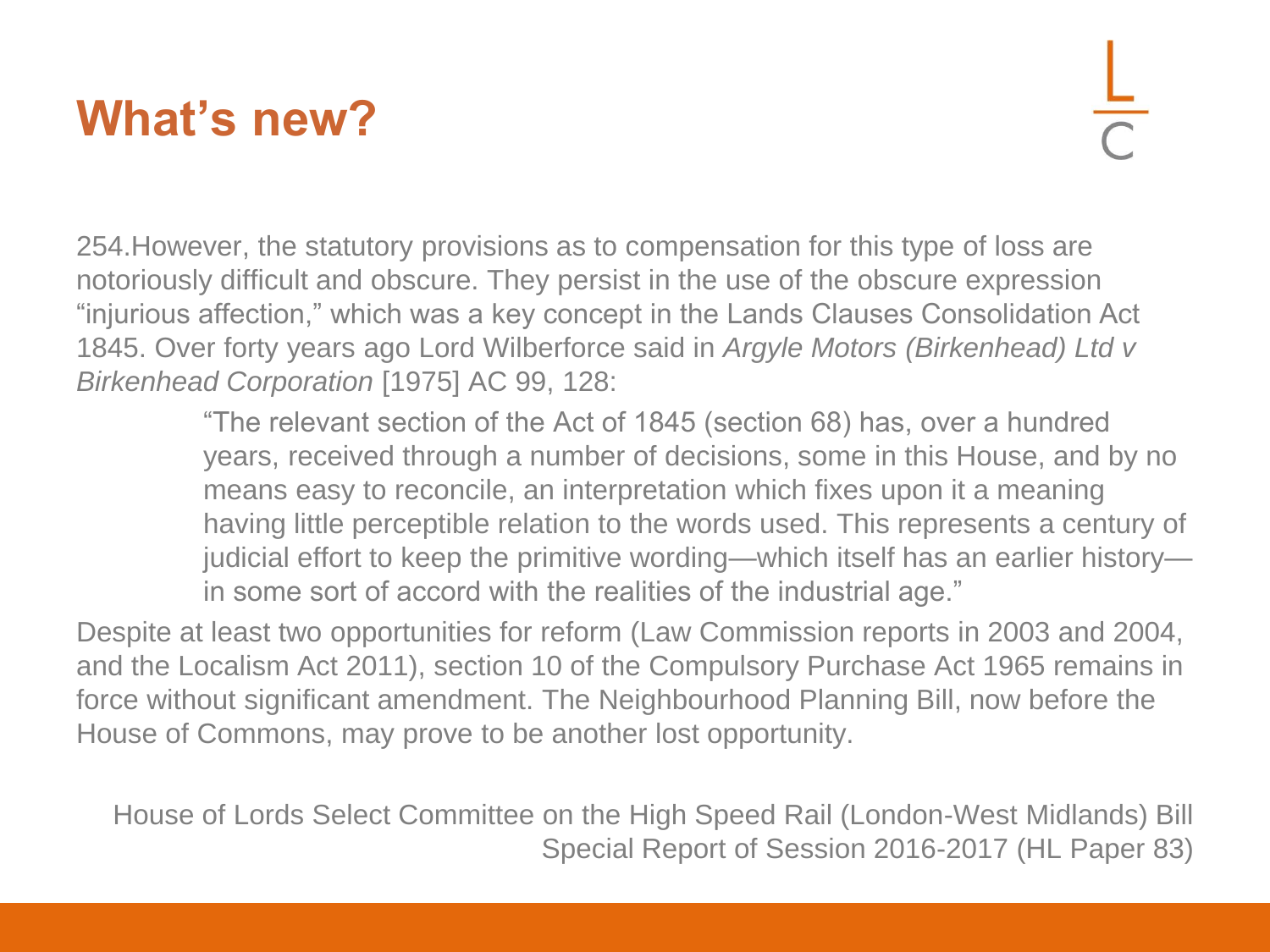#### **Recent consideration**

- *Elitestone Limited v National Grid Gas Plc* [2015] UKUT 0452 (LC)
- *Bourne Leisure (Hopton) Limited v Great Yarmouth Port Authority* [2016] UKUT 0044 (LC)
- Injurious affection where temporary possession of land? – HS2 Select Committee
	- *BPP (Farringdon Road) Limited v Crossrail Limited*  [2015] UKUT 0356 (LC)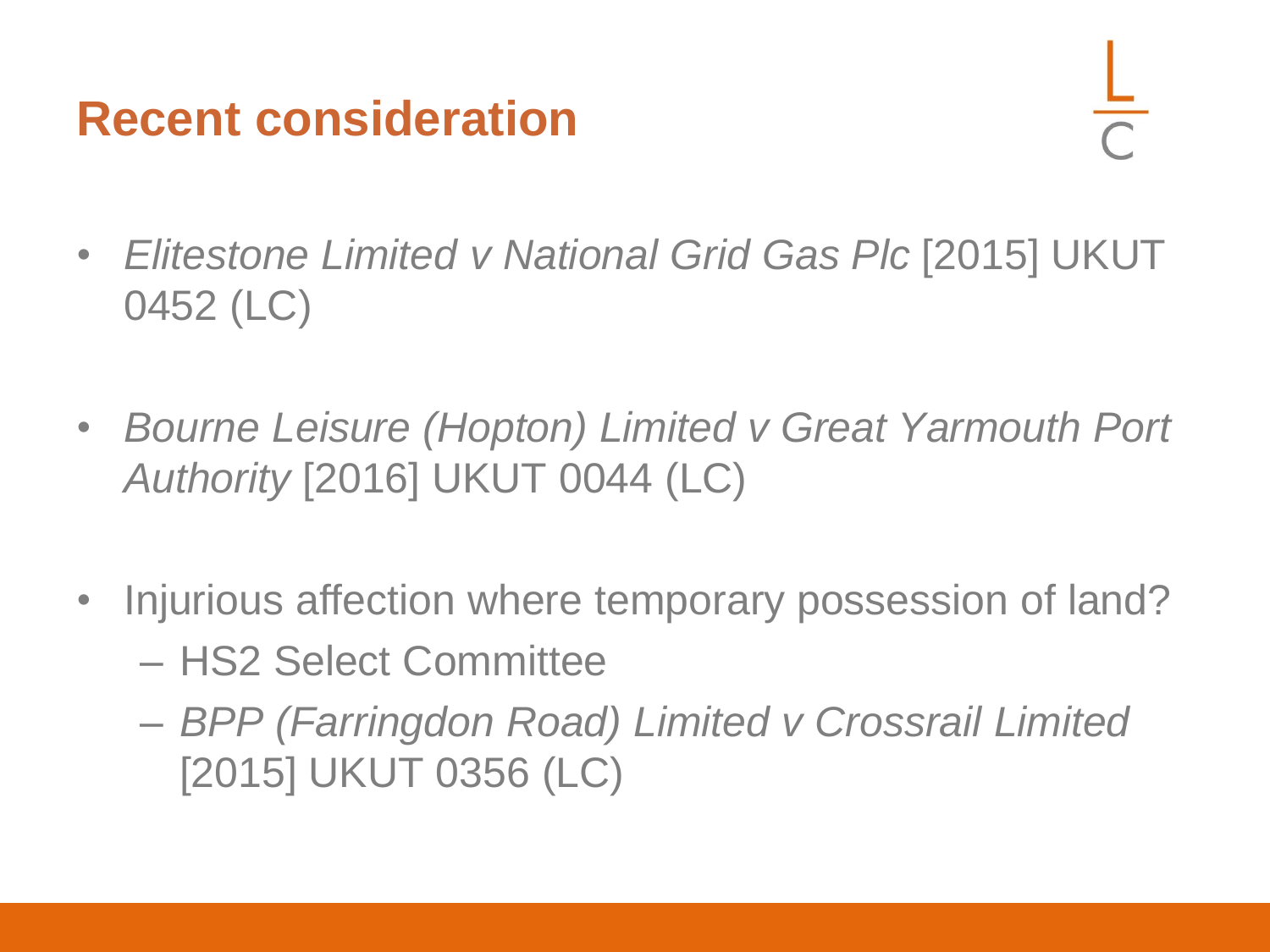### *Elitestone Limited*

- Compulsory acquisition of rights to lay, use, maintain, repair and replace a high pressure gas pipeline.
- 4 issues 2 relating to the claim for injurious affection "Has the Claimant suffered any damage by way of injurious affection caused by the exercise of powers under the CPOs. If so, to what compensation (if any) is it entitled in respect of the alleged sterilisation of the land (i) having prevented the extraction of coal from the surface and by below ground deposits and (ii) having removed any long term residential development potential?
- Concern primarily related to (1) potential future exercise of powers to maintain/replace the pipeline and (2) sterilisation of development potential due to presence of the high pressure gas pipeline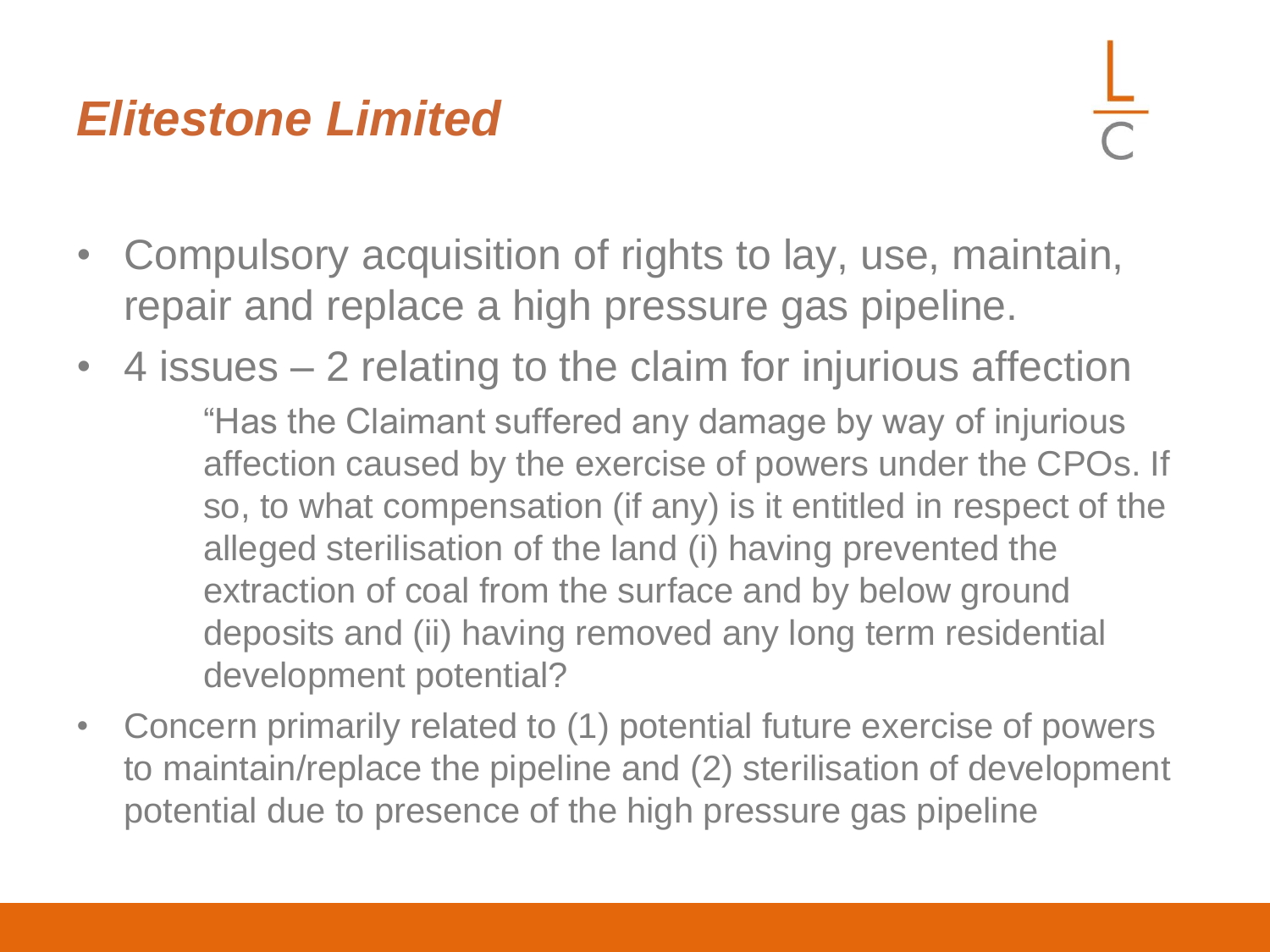## *Elitestone Limited (2)*

- NGG argued that the claim fell at the first hurdle, as the losses complained of had not been caused by "the exercise of the powers under the CPO" – no injury having been caused by the pipeline laid in exercise of the powers.
- NGG also contended that where at time of assessment of compensation powers had been exercised, assessment had to be based on the injury (if any) that had arisen from the actual exercise of those powers – ie judging injury based on what had in fact been done to date under CPO powers and what is likely to be done under CPO rights in the future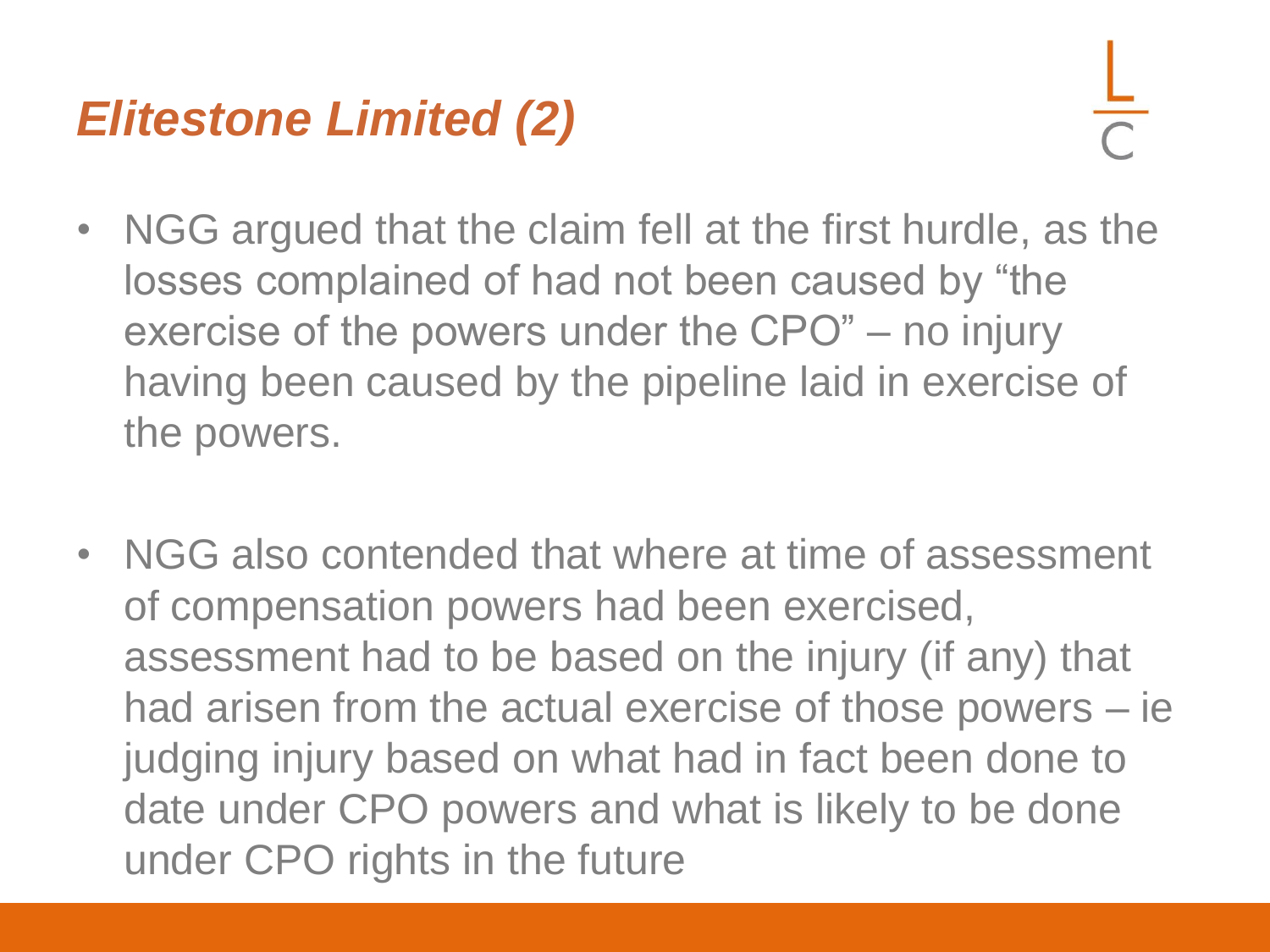### *Elitestone Limited (3)*

- LC found against C on the facts no evidence produced "from the market to support [C's] contention that the CPO and/or the exercise of rights under it has served to completely extinguish any potential development value, either for mining or residential development or both" (para 85)
- On NGG's principal case, LC took the view, by reference to *Cowper Essex*, that if works have not yet been exercised, "*it is the extent of the injury that would be anticipated to be the consequences of the works that has to be considered*" (para 87)
- Necessary to assess injury having regard to the reality of the exercise of the powers under the CPO and how rights of entry for maintenance (etc) are likely to be exercised in practice, and not what might be 'theoretically possible' under CPO (para 82)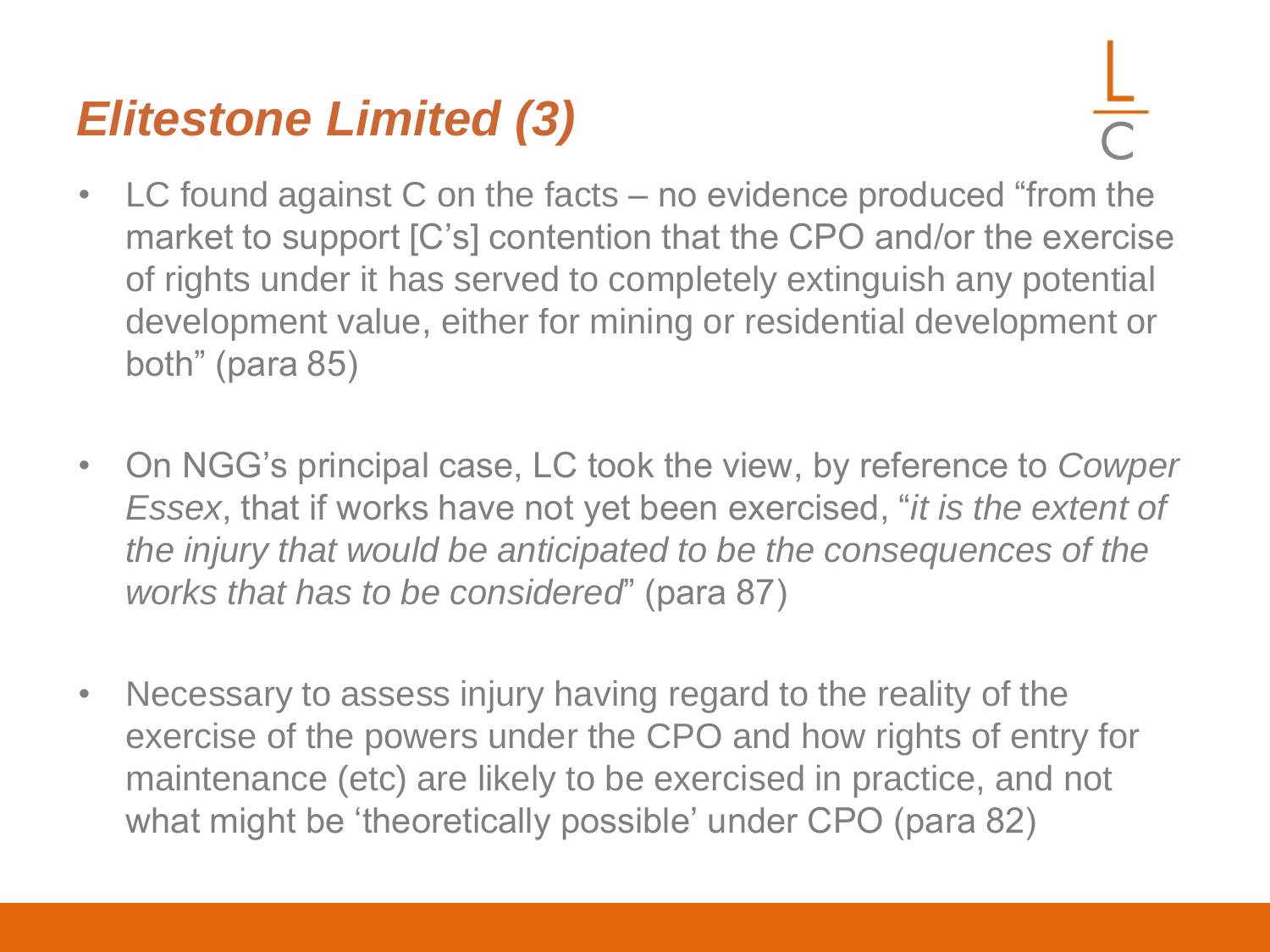### *Bourne Leisure*

- Claim under s.10 for losses caused by construction of the Great Yarmouth Outer Harbour, which "changed the tide-flow patterns in the vicinity, increasing erosion and [this] caused the failure of part of the sea defences adjacent to the reference land".
- This led to loss of beach, loss of beach access and loss of cliff (including part of the reference land).
- Compensation claimed for carry out of works, maintenance and monitoring of works, operational losses and diminution in value of the reference land.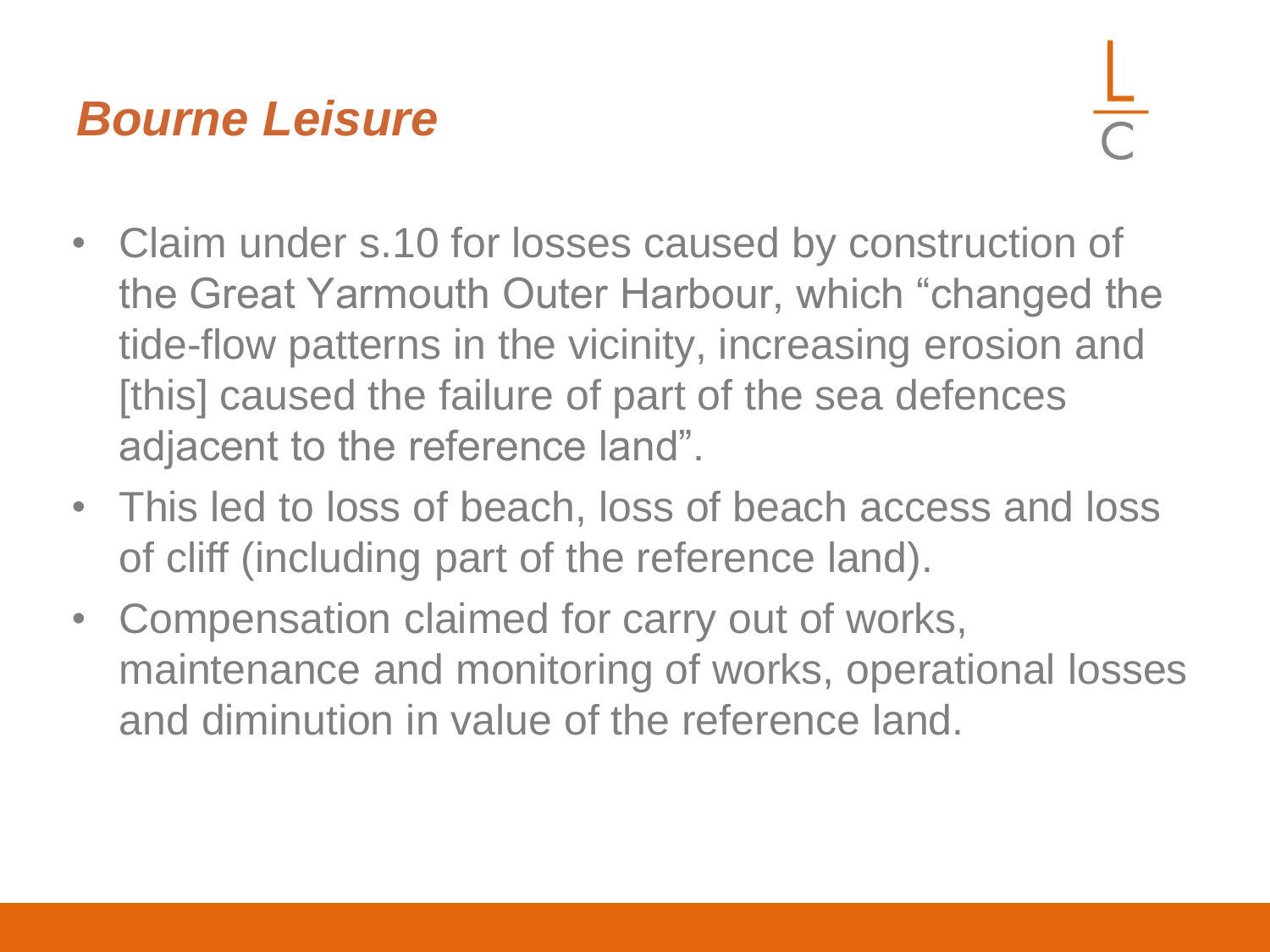# *Bourne Leisure (2)*

- 5 preliminary issues referred to LC, including:
	- Whether C entitled to bring a claim under s.10;
	- Whether types of costs and losses claimed by C are recoverable under s.10 or whether compensation can only be awarded under s.10 for diminution in value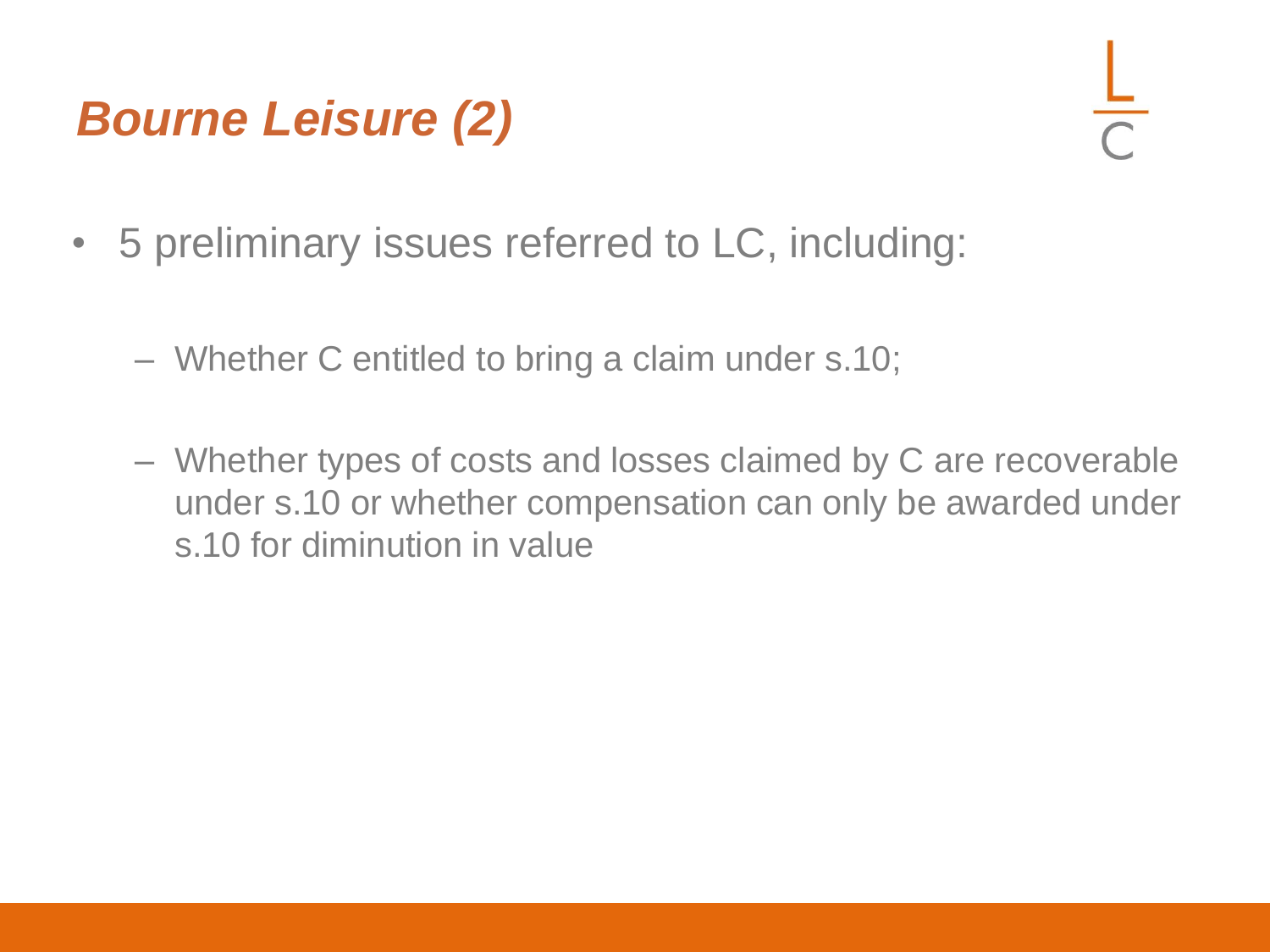# *Bourne Leisure (3)*

- Was C entitled to claim under s.10?
	- Dependent on construction of s.4 Great Yarmouth Outer Harbour Act 1986;
	- C contended (inter alia)
		- S.4 applied Part 1 CPA 1965 "to the compulsory acquisition of land under this Act": no c/a – land acquired by agreement
		- If inclusion of c/a powers enough to trigger s.10, power to c/a had to be available to promoter (even if not exercised) – here, powers of c/a had expired prior to construction of outer harbour
		- Must be a linkage between powers of c/p and s.10 claim no powers existed at date outer harbour constructed
		- S.10 claim inconsistent with protective provisions / detailed mechanisms contained within the Act (*Marcic)*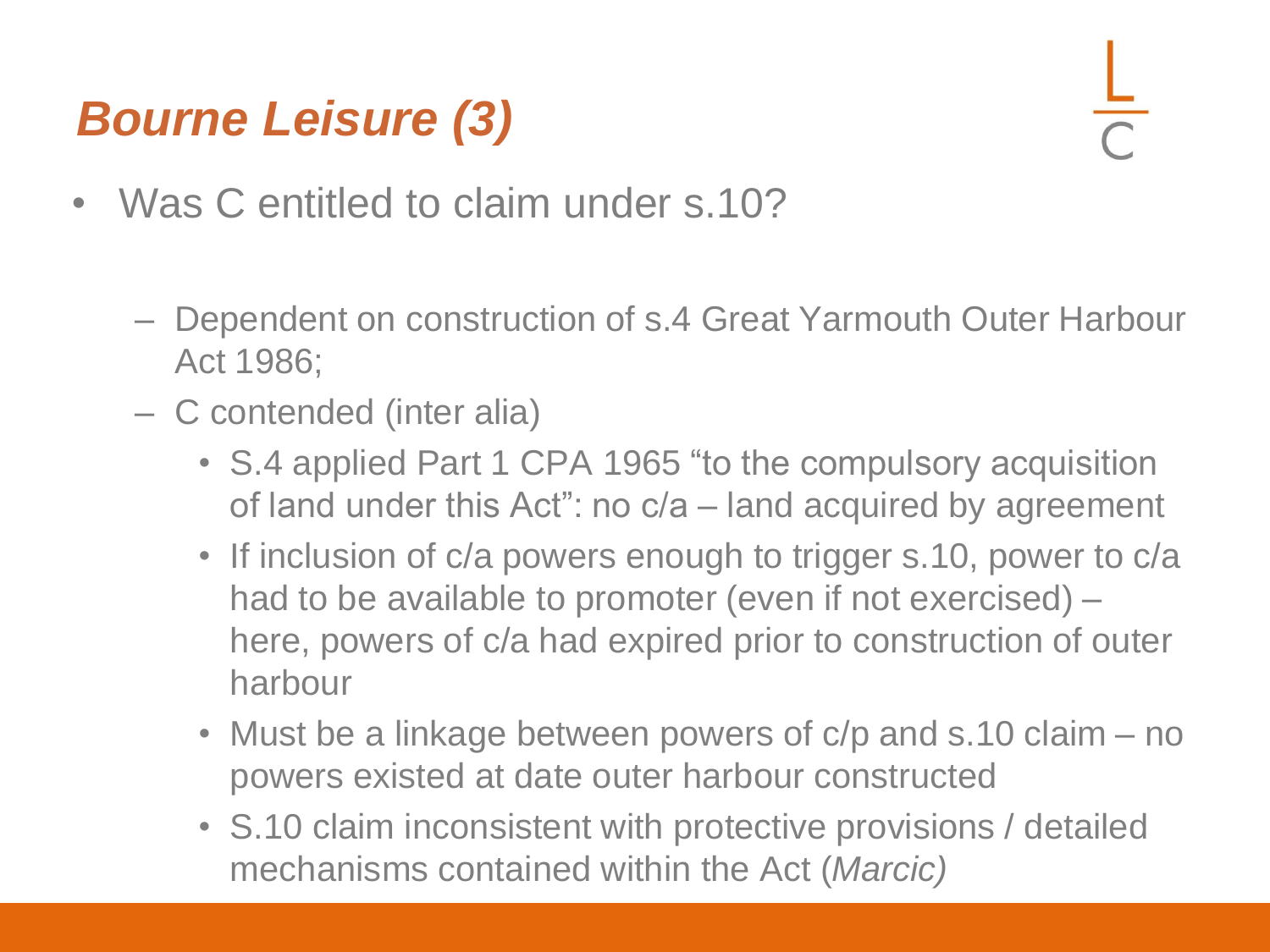# *Bourne Leisure (4)*

- Was C entitled to claim under s.10?
	- LC: yes;
		- Application of s.10 does not depend upon any c/p powers having been exercised at all (para 40);
		- Not necessary for any c/p powers to be included in same enactment as powers to execute works, "*provided they both form part of the same package of enactments that comprise the special Act [Moto para 53]"* (para 40)
		- To exclude s.10 claim where works carried out on land acquired under a different Act would conflict with CA's reasoning in *Moto* "*which focuses on the link between the power of [c/p] and the power to construct the works not when or pursuant to what power the land on which the works were constructed was acquired*" (para 41)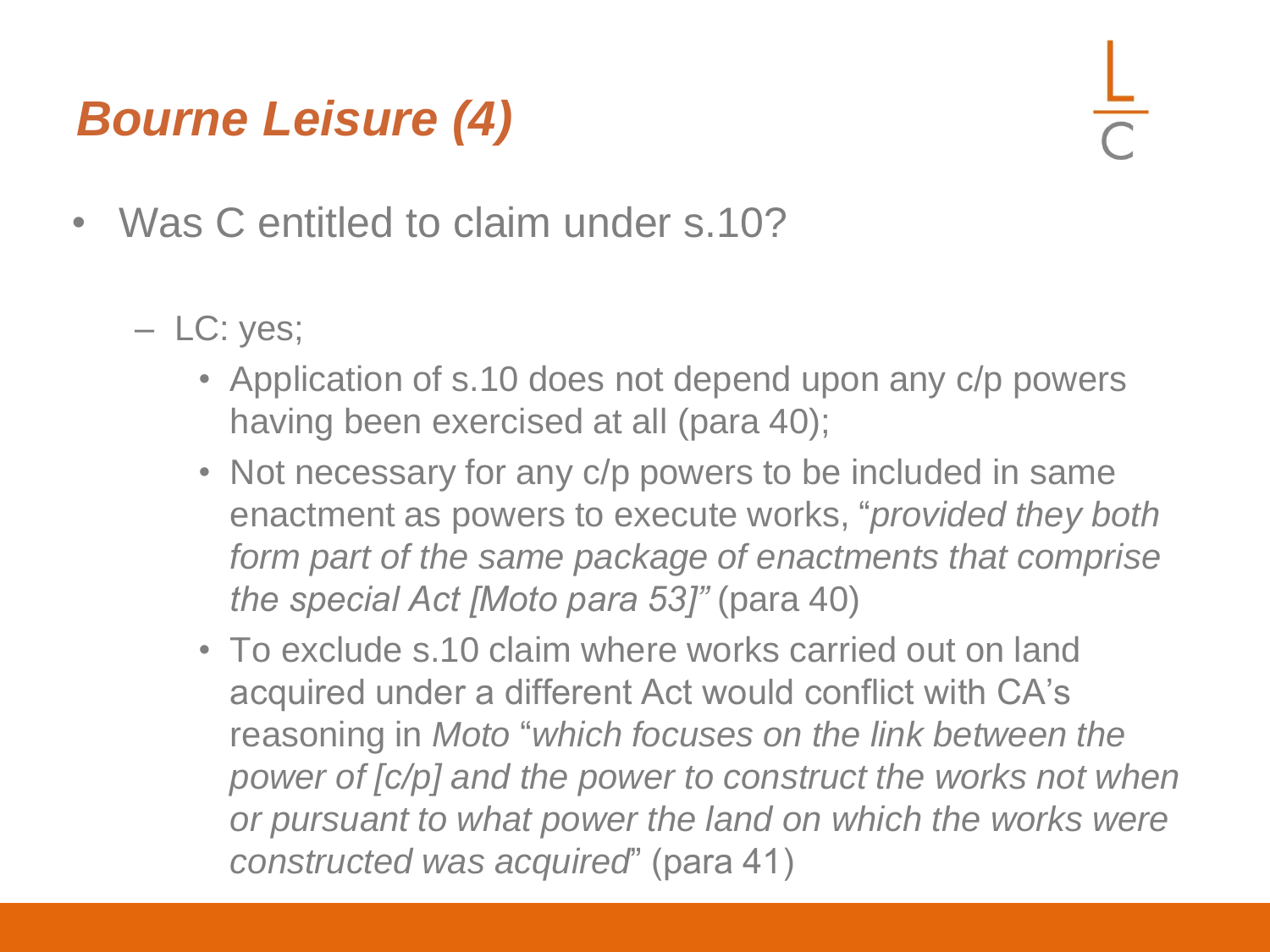# *Bourne Leisure (5)*

- Was C entitled to claim under s.10?
	- LC: yes;
		- The words "shall apply to the compulsory acquisition of land under this Act" in s.4 did not mean Part 1 CPA 1965 only applied where land actually compulsorily acquire – *Moto*  made clear inclusion of such words did not have that effect (para 47);
		- Fact power of c/p had expired before land acquired and works constructed did not destroy the link between power of c/p and power to construct the works (para 51)
		- S.10 claim not inconsistent with statutory scheme of 1986 Act – this case clearly distinguishable from *Marcic* (paras 54-63)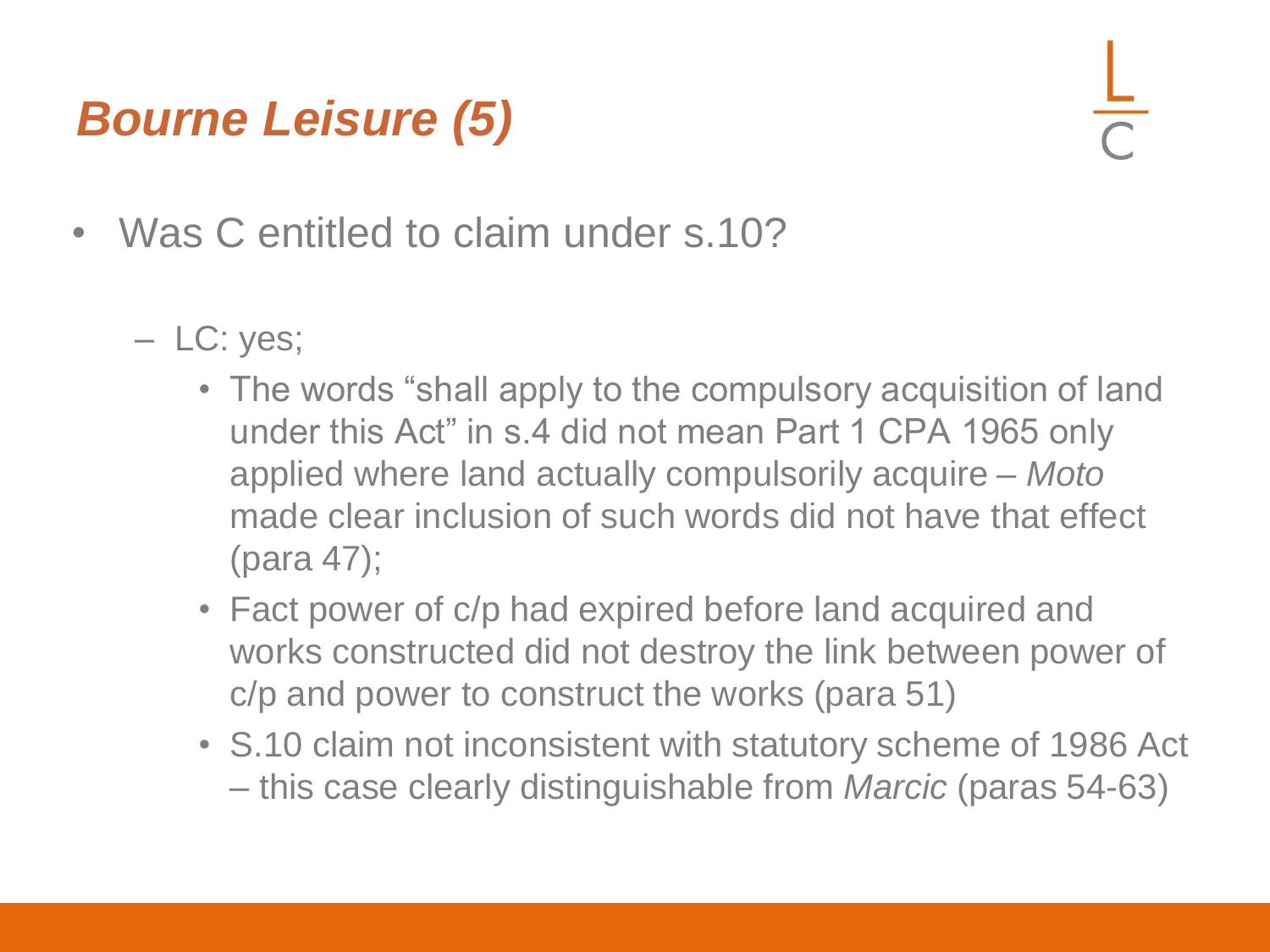# *Bourne Leisure (6)*

- Were the types of costs and losses claimed recoverable under s.10?
	- Yes
		- No reason why, in an appropriate case, compensation payable should not include the cost of remedial work. "*The*  fact that there is no case in which this has been an issue is *because it is so self evidently correct that [AAs] have never disputed it"* (para 97).
		- But: if the costs of remedial works exceed the diminution in value of the reference land, those works may be unreasonable or unreasonable to mitigate loss (para 105);
		- Ultimately, matter for evidence at trial whether all losses claimed were allowance or not (eg consequential business losses)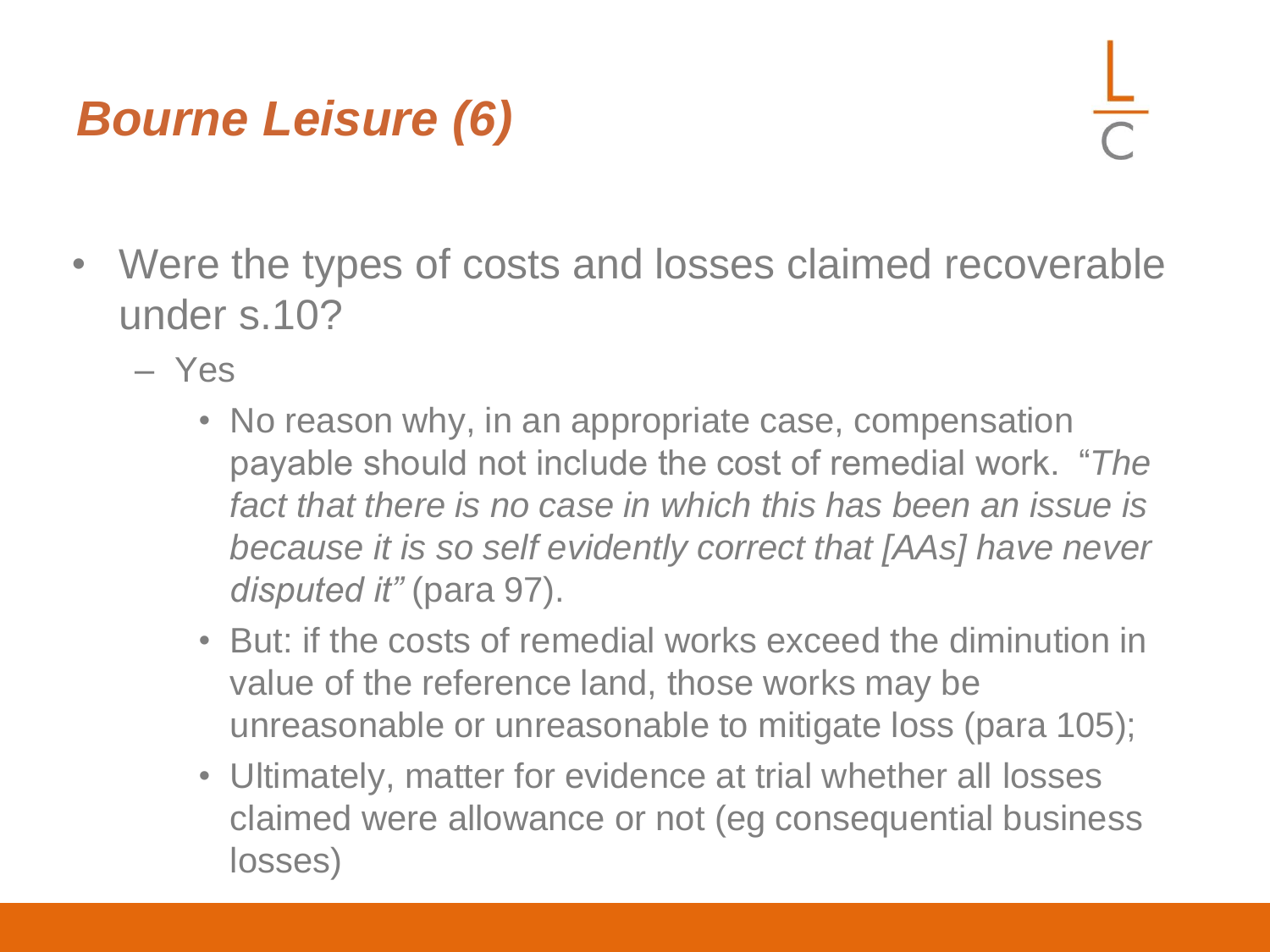## **Temporary possession of land**

- Claim for injurious affection available where temporary possession of land rather than c/p?
- High Speed Rail (London West Midlands) Act 2017, Schedule 16, para 4(4):

"The nominated undertaker must pay compensation to the owners and occupiers of land of which possession is taken under paragraph 1(1) or (2) for any loss which they may suffer by reason of the exercise in relation to the land of the power or powers under that paragraph"

• Does this include a claim for injurious affection?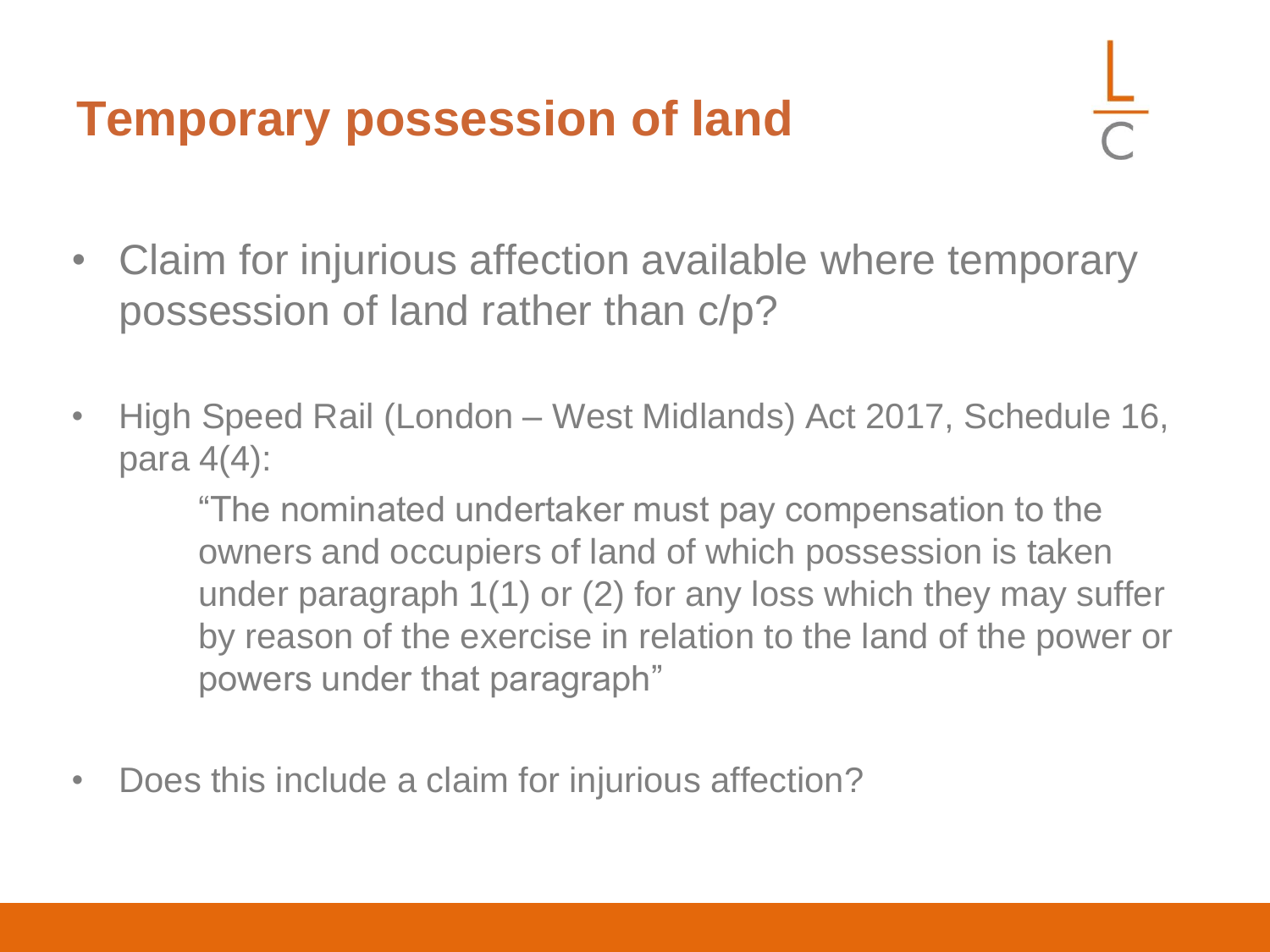# **Temporary possession of land (2)**

- Issue arose in petition of Euston Estates who had 2 / 4 buildings (A & B) subject to c/p, and a third building (Building C) subject to temporary use.
- Promoter's position:

"…we made it clear that we accept that in their case, certainly, given the circumstances that you've identified, a claim for compensation following temporary occupation of Building C would include not only losses arising from the occupation of that building but any losses that arise as a result of temporary occupation of Building C in relation to the retained parts of the Estate. So, the spectre of a gap, of a mismatch, between the right to claim losses in relation to retained land that is being put, we've said that is that we accept that in the case of these petitioners at least that the way in which clause 4.4 should be read is as embracing both those losses, both the losses to the right of Building C itself and losses in relation to their retention of Building D."

House of Commons Select Committee Transcript 12<sup>th</sup> Jan 2016 para 357